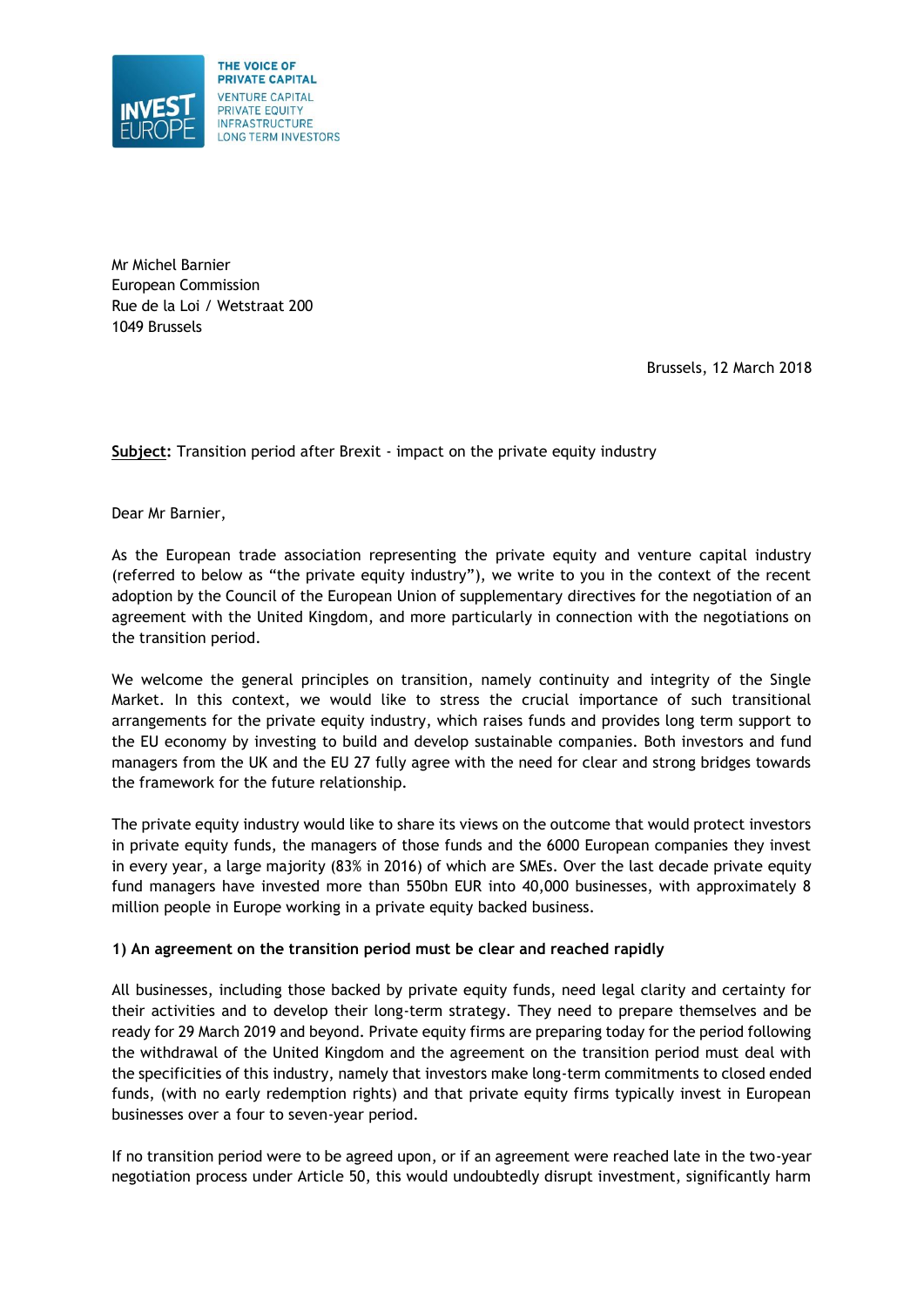

the real economy, and have wide-ranging repercussions which could put at stake the economic growth and employment creation that are a priority for all Europeans. Predictability regarding the applicable legal framework after 29 March 2019 is needed to limit such damages.

## **2) This transition period must be close to the current** *status quo*

The industry welcomes the principle of continuity and the objective of ensuring the United Kingdom's continued participation in the Customs Union and the Single Market during the transition.

This principle of continuity should apply with respect to all four freedoms, including in particular free movement of capital, free movement of people and free movement of services, which are key European freedoms which investors and managers rely on in a cross border industry like ours.

In 2016, the private equity industry invested 15.5bn EUR across borders within Europe and 2.4bn EUR outside the continent. The United Kingdom itself plays a particularly key role in channelling capital from EU 27 investors into EU 27 businesses. Over the last five years, investors in the EU 27 have chosen to commit around 3bn EUR a year to fund managers based in the UK and almost one-third of the total investment that the private equity industry has committed to EU 27 businesses was made by UK-based private equity firms, amounting to some 9bn EUR a year on average.

It is critical, to EU 27 businesses, fund managers and investors alike, that this flow of capital around the EU is not significantly disrupted. EU 27 investors (that have on average committed around 3bn EUR a year to fund managers based in the United Kingdom over the last five years) must remain able to invest in UK fund managers during any transitional period. A sudden end to UK firms' passporting rights would force many EU 27 investors to change their investment diversification and allocation plans at relatively short notice; this is unhelpful in the context of the private equity industry as it takes time to undertake due diligence on firms. EU 27 investors could also find themselves at a disadvantage to other investors, particularly due to the potential loss of investment opportunities once UK funds cannot easily market to them.

There would be a similar concern for UK investors, who have allocated around 1bn EUR a year over the last five years to private equity funds located in the EU 27 and will not want to face new impediments to such allocation. Therefore, EU 27 fund managers also need certainty about the possibility to market and raise their funds in the UK after March 2019.

At the same time, a sudden regulatory re-classification of UK funds as "non-EU funds" would increase capital adequacy requirements for the large numbers of EU-27 investors with capital currently invested in illiquid UK funds that cannot easily be exited. Both of these impacts need time to be absorbed, mitigated or avoided by EU-27 investors.

The ideal transition would therefore be a 'standstill period' during which the current EU rules and *acquis* (legislation, implementing rules and case-law) would remain in force. This would contribute to preserving the integrity of the Single Market, including the passports available under the Alternative Investment Fund Managers Directive and the European Venture Capital Fund Regulation.

## **3) Business needs a proper transition period to avoid cliff edge**

The private equity industry calls for a transition period which is necessary to guarantee the continuity of the investment into the EU economy under a stable legal framework. While we believe that an agreement on the long-term relationship between the EU 27 and the United Kingdom should be